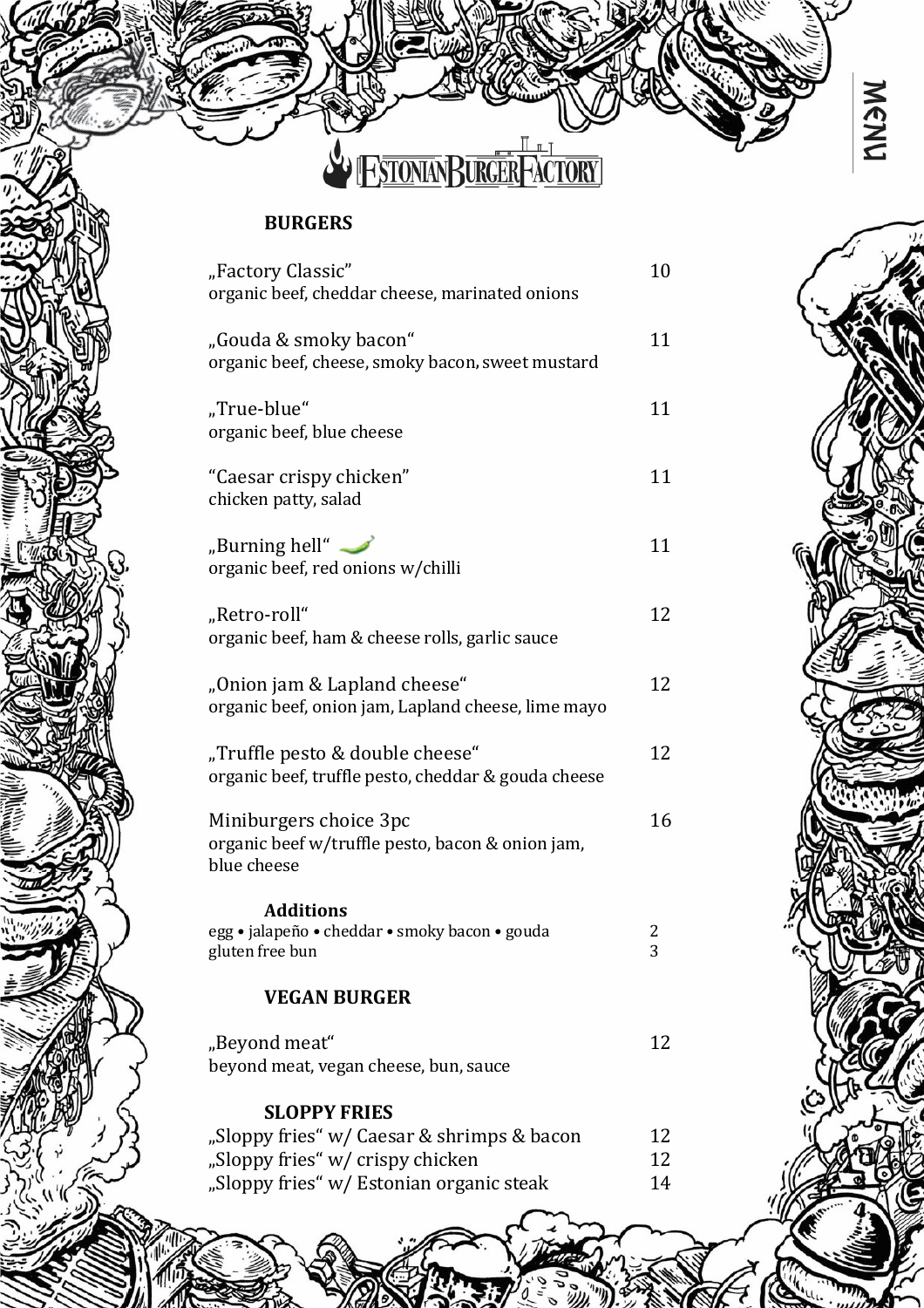

### **CUBANO**

"El Jefe" Cubano 12 smoky pork (200g) ham, cheese, pickles, honey mustard

### POKE BOWL

| Grilled chicken & kimchi mayo  | 11              |
|--------------------------------|-----------------|
| Grilled salmon & lime mayo     | 12              |
| Grilled shrimp & sriracha mayo | 12 <sup>°</sup> |
| Organic steak & sriracha mayo  | 13              |

Poke bowl toppings: Fried sushi rice balls, edamame beans, carrot, cucumber, avocado, radish, sprouts, mango sauce

### SNACKS

| Homemade fries                                    | 5,5 |
|---------------------------------------------------|-----|
| Homemade fries w/ garlic                          |     |
| Homemade fries w/ cheddar cheese                  |     |
| Homemade fries w/ roasted onions & cheddar cheese | 6.5 |
| Homemade fries w/ parmesan & chilli               | 6,5 |
| Sweet potato fries                                | 6,5 |
| Jalapeno poppers 4 pc w/ blue cheese & bacon      | 8.5 |

### **SAUCES**

| Ketchup, chilli salsa,                         |     |
|------------------------------------------------|-----|
| BBQ aioli, sriracha & kimchi & lime mayonnaise | 1,5 |

### FOR KIDS

| Cheese burger, w/ fries & organic juice         |  |
|-------------------------------------------------|--|
| Crispy chicken burger, w/ fries & organic juice |  |

**SWEETS** Blueberry cheesecake 6

We only use free range chicken eggs.

All our sauces are vegan and gluten free. Pease inform the waiter if you have any allergies or intolerance for specific products!

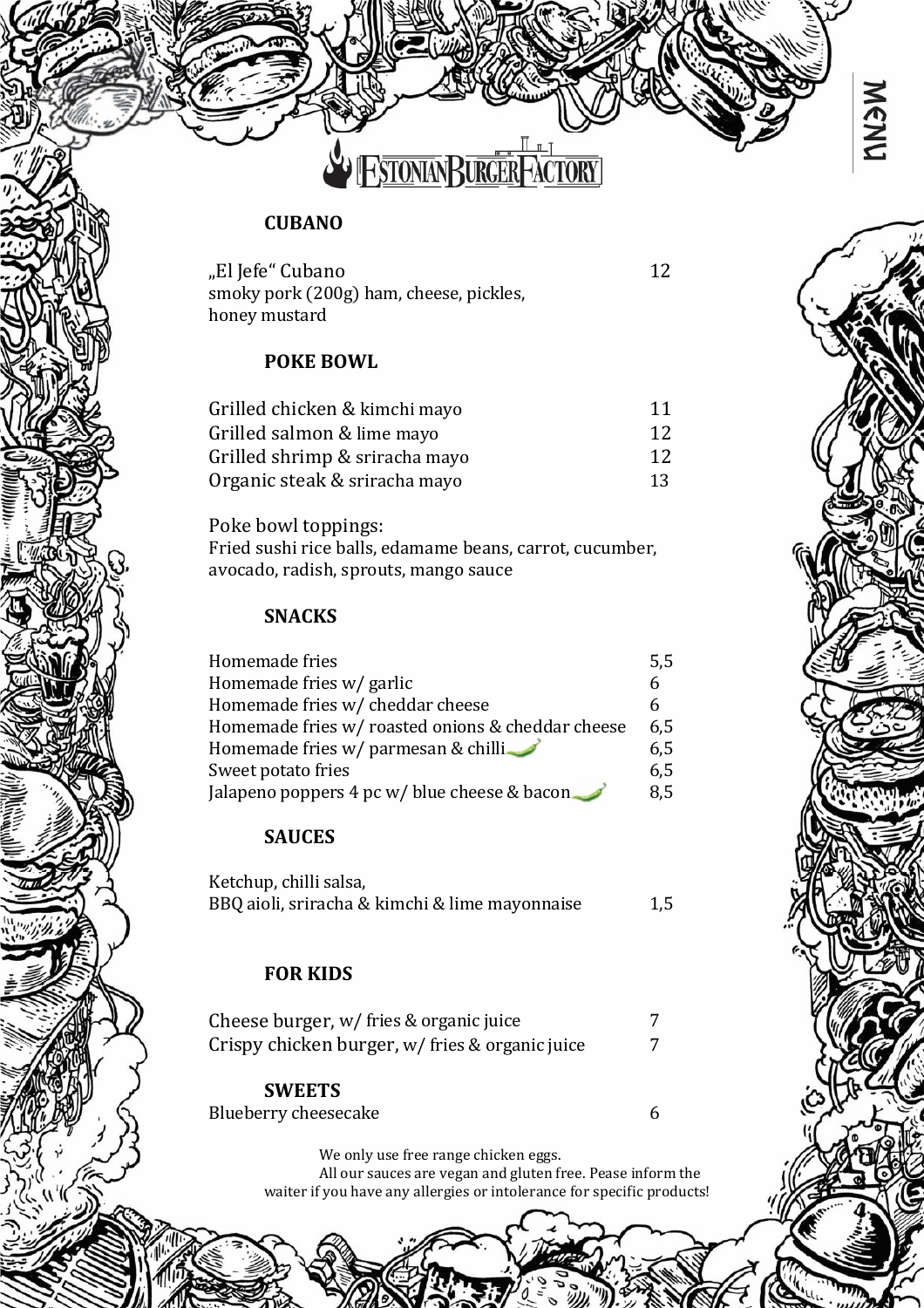

## **REFRESHERS**

| Fritz-kola 0,31                  | 3.5 |
|----------------------------------|-----|
| Fritz-kola(no added sugar) 0,3 l | 3.5 |
| Fritz-limo 0,31                  | 3.5 |
| Aura water, sparkling 0,3 l      | 2.5 |
| Aura water, still 0,3 l          | 2.5 |
|                                  |     |

### ESTONIAN HANDMADE REFRESHERS

## Öun Drinks organic lemonade

| Apple 0,3 l                         | 3,5 |
|-------------------------------------|-----|
| Rhubarb 0,31                        | 3,5 |
| Gooseberry 0,3 l                    | 3,5 |
| Apple-mint (no added sugar) 0,3 l   | 3.5 |
| Apple-ginger (no added sugar) 0,3 l | 3.5 |
|                                     |     |

## ESTONIAN HANDMADE CIDER

| <b>City Cider</b>              |     |
|--------------------------------|-----|
| Apple-dry 5,5% 0,31            | 5,5 |
| Apple semi-dry 5,5% 0,31       | 5,5 |
| Apple-strawberry 5,5% 0.31     | 5,5 |
| Alcohol free apple cider 0,3 l | 5,5 |
|                                |     |

## COFFEE/TEA

| Coffee: cup/pot               | 2/4 |
|-------------------------------|-----|
| Estonian organic tea: cup/pot | 2/4 |